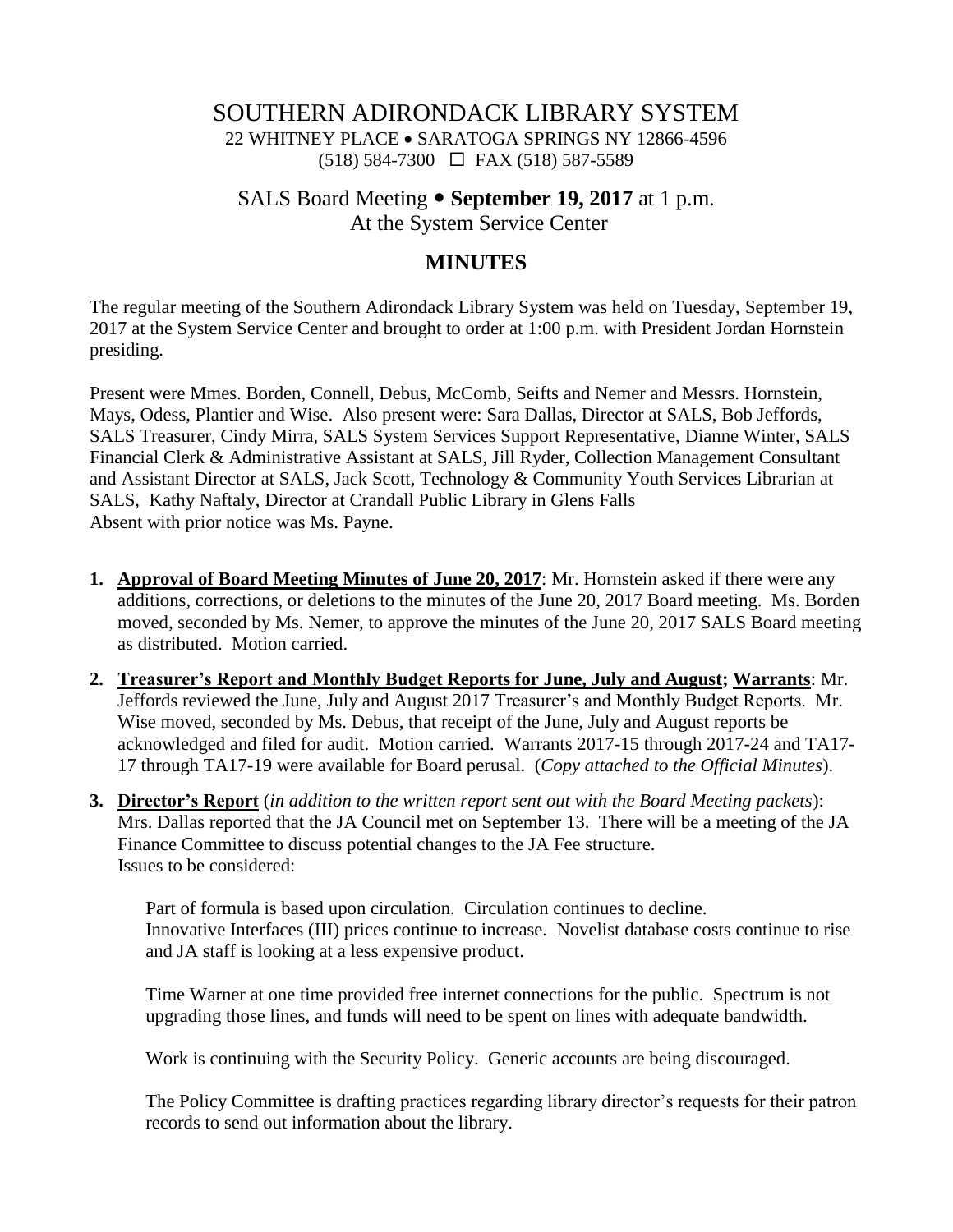Ms. Dallas reported that she has reached out to III senior staff to arrange a meeting during the NYLA Conference.

Ms. Dallas is beginning to visit library boards to keep them up-to-date on SALS services, the SALS Budget, and Ethics.

Ms. Dallas provided copies of the ALA Code of Ethics and touched upon free vs hate speech; library policies regarding collections, meeting rooms and patron behavior policies.

#### **4. Committee Reports**:

- A. *Audit & Finance*: Mr. Wise shared a draft of the 2018 SALS Budget.
- B. *Building*: Ms. Debus presented the NYS DLD Construction Grants. Mr. Mays recused himself from discussing or voting on the NYS DLD Construction Grant applications. Ms. Debus, for the committee, reported approving all of the grants at the 75% match level, except for the Galway Public Library grant. Moved by Ms. Borden, seconded by Mr. Odess. Mr. Mays, Mr. Wise and Ms. Nemer abstained. Motion carried.

| Library                       | Project<br>Existing Lighting replaced by LED                                                                   | <b>Total Cost</b> |         | 75% match    |           |
|-------------------------------|----------------------------------------------------------------------------------------------------------------|-------------------|---------|--------------|-----------|
|                               |                                                                                                                |                   |         |              |           |
| <b>Clifton Park-Halfmoon</b>  | lighting                                                                                                       | \$                | 83,500  | S.           | 62,625    |
| Crandall Public Library       | <b>Study Rooms/Teen Office Space</b><br>Phase 1 Construction - Excavation,<br>Exterior Building Shell, Utility | \$                | 88,865  |              | \$66,649  |
| <i>*Galway Public Library</i> | Installation                                                                                                   | \$                | 510,000 | \$           | 125,607   |
| Greenwich Free Library        | Finishing Basement space for public use<br>Long Lake Library Program & Energy                                  | S.                | 173,717 | S            | 130,288   |
| Long Lake Library             | <b>Efficiency Improvements</b><br>Pember Risk Avoidance & Energy                                               | \$                | 58,172  | \$           | 43,629    |
| Pember Library & Museum       | Efficiency                                                                                                     | \$                | 8,600   | \$           | 6,450     |
| Schuylerville                 | <b>Reading Room Addition</b>                                                                                   | \$                | 326,309 | $\mathbb{S}$ | 244,732   |
|                               |                                                                                                                |                   | Total   |              | \$679,980 |

\*Galway funded at 25% match

Mr. Mays reported that SALS is moving forward with the building, sidewalk and lighting improvements.

- C. *Bylaws Committee*: No report.
- D. *Central Library Aid and Services*: No report.
- E. *County Aid Coordinators*: No report.
- F. *Library Services:* No report.
- G. *Personnel*: No report.
- H. *Trustee Nominating*: No report.

#### **5. Unfinished Business**:

#### **6. New Business:**

A. *Approve Alex Gutelius for JA Council Member*: Mr. Wise moved, seconded by Ms. Debus. Motion carried.